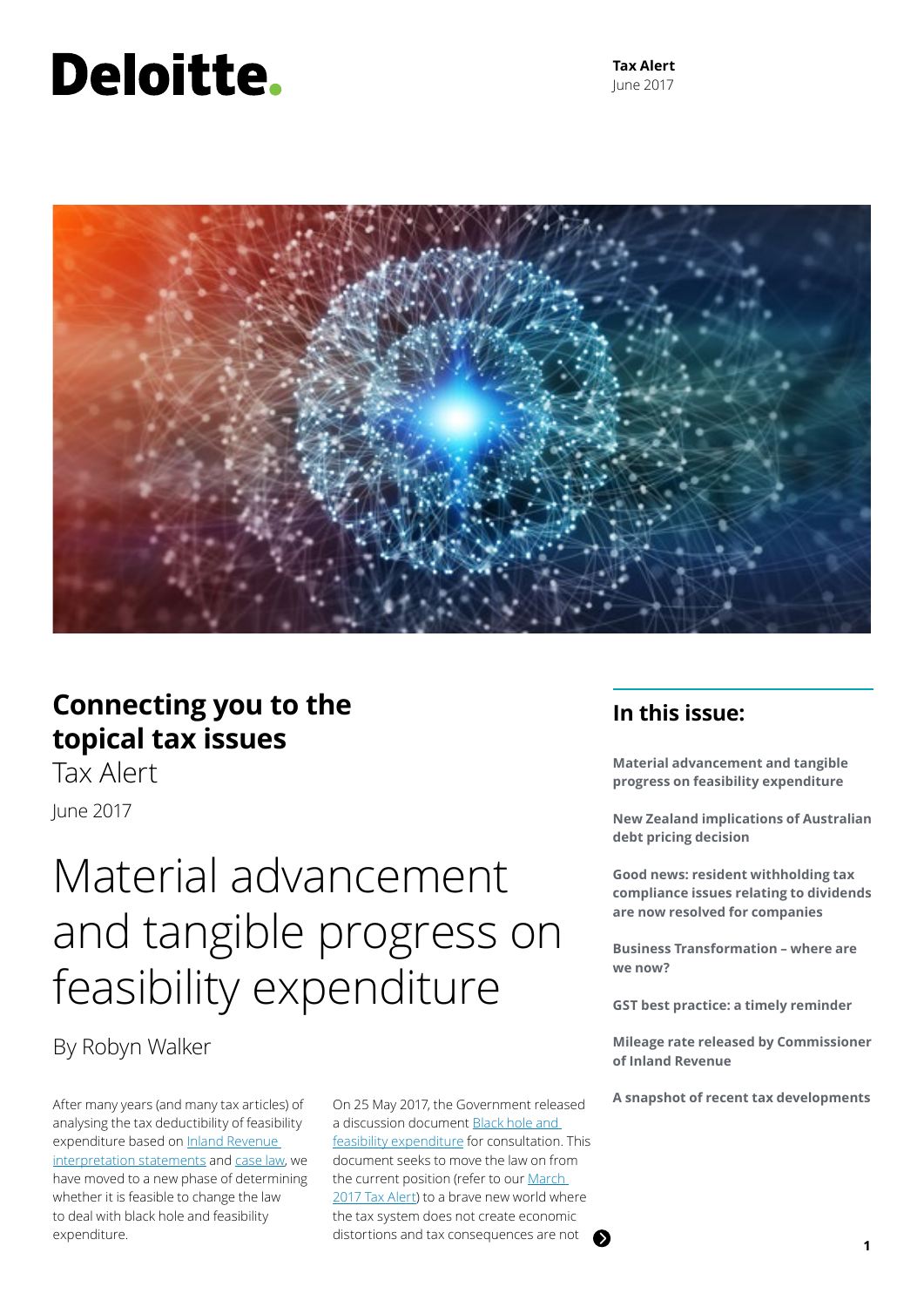

an obstacle to businesses innovating and pursuing opportunities for growth.

This represents material advancement and tangible progress on this long standing issue.

### **Timelines**

Before delving into the detail, it's important to note there are no application dates proposed in the document, instead submissions are sought on why the application date shouldn't just be the date of enactment of the resulting legislation (which would probably still be a minimum of 12-18 months away).

We suggest a retrospective application date back to 27 July 2016 (the date of the Supreme Court judgment in Trustpower) would be appropriate in the circumstances.

#### **What is proposed**

The discussion document contains two main proposals:

- **• For live projects**: applying International Financial Reporting Standards (IFRS) accounting treatment to feasibility expenditure; i.e. allowing a deduction for feasibility which is expensed under IFRS, and deferring the deduction of expenditure capitalised under IFRS until depreciation deductions are available.
- **• For abandoned projects**: allowing a deduction for previously capitalised expenditure that would have been part of the cost of a depreciable asset, had

the project not been abandoned. A deduction would be available in the year in which the amount is fully expensed under IFRS rules (i.e. there has been a total impairment of the asset).

### **Live projects**

Critical to the new rules is understanding what constitutes "feasibility expenditure". The document doesn't go so far as to provide a draft definition for comment, rather it provides the substance of the proposed definition, being "expenditure to determine the practicality of a proposal, prior to commitment to developing the proposal". This definition takes us back to the "good old days" prior to the Trustpower cases, but still leaves the potential for continued ambiguity and disputes unless "commitment" is itself defined.

The document notes there will need to be some exclusions from the rules, such as where there are existing rules that already specifically allow deductions. It is also suggested that any expenditure on a capital project that would not be able to be depreciated should be excluded from the rules, on principle. Fortunately this notion is dismissed on the basis that it may be impossible to determine this during early stage feasibility. This sensibly leaves open the ability for expenditure kicking the tyres on potential business acquisitions (which could take place through the purchase of assets or shares) to fall within the rules. However, the document suggests that feasibility should not include expenditure that would form part of the cost of



**Robyn Walker National Technical Director** Tel: +64 4 470 3615 Email: robwalker@deloitte.co.nz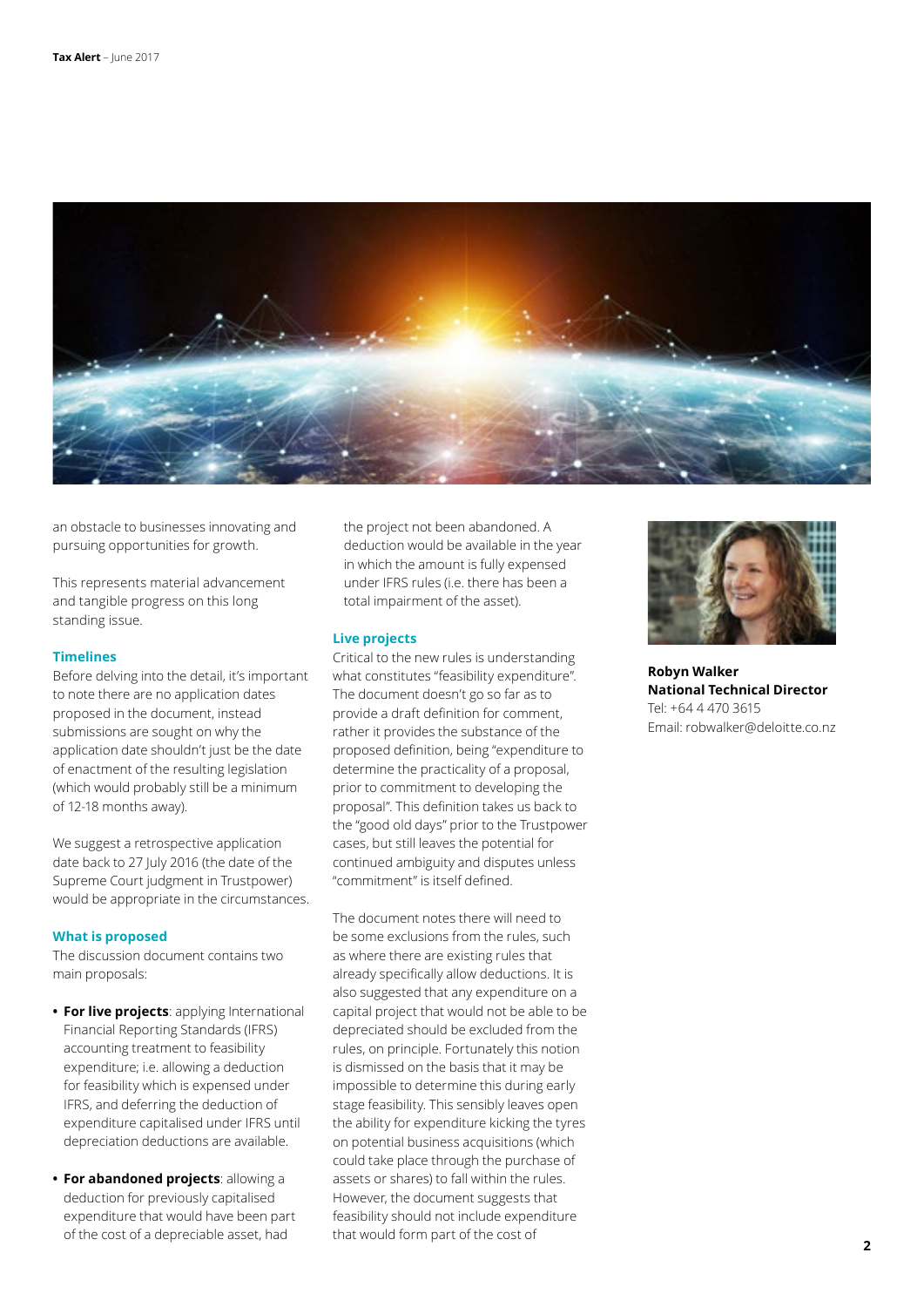depreciable property, if the proposal is successful. Rather such expenditure would either be depreciated (if successful) or dealt with under the new abandoned project proposals if unsuccessful.

#### **Abandoned projects**

The position under current rules is best illustrated in a graph taken from the document. Under current rules until a project has reached the point that there is an asset "available for use" (and therefore depreciable), if the project is abandoned any capitalised expenditure becomes black hole expenditure.

Under the proposed rule, the capitalised expenditure would be an allowable deduction when it would have formed part of an item of depreciable property had it been completed. To qualify the item would need to be totally impaired under NZ IAS 36.8 or NZ IAS 16.7. The deduction would not be limited to feasibility expenditure but would also cover a range of other costs that had been capitalised to the asset that is abandoned.

In the event the impaired asset is reinstated as an asset in the future, any amount previously deducted would need to be returned as income.

### **Not using IFRS?**

For businesses not using IFRS, it is proposed that taxpayers can apply the same rules provided the IFRS standards would have been met, had they been applied.

### **What next**

Submissions have been called for and remain open until 6 July 2017. We encourage you to consider whether these proposals adequately address black hole issues your business faces and make a submission. For more information contact your usual Deloitte advisor.

Under the proposed rule, the capitalised expenditure would be an allowable deduction when it would have formed part of an item of depreciable property had it been completed



Figure 1 Feasibility expenditure in a project timetable - "material advancement or tangible progress" formulation – Taken from Black hole and feasibility expenditure: a Government discussion document (page 8)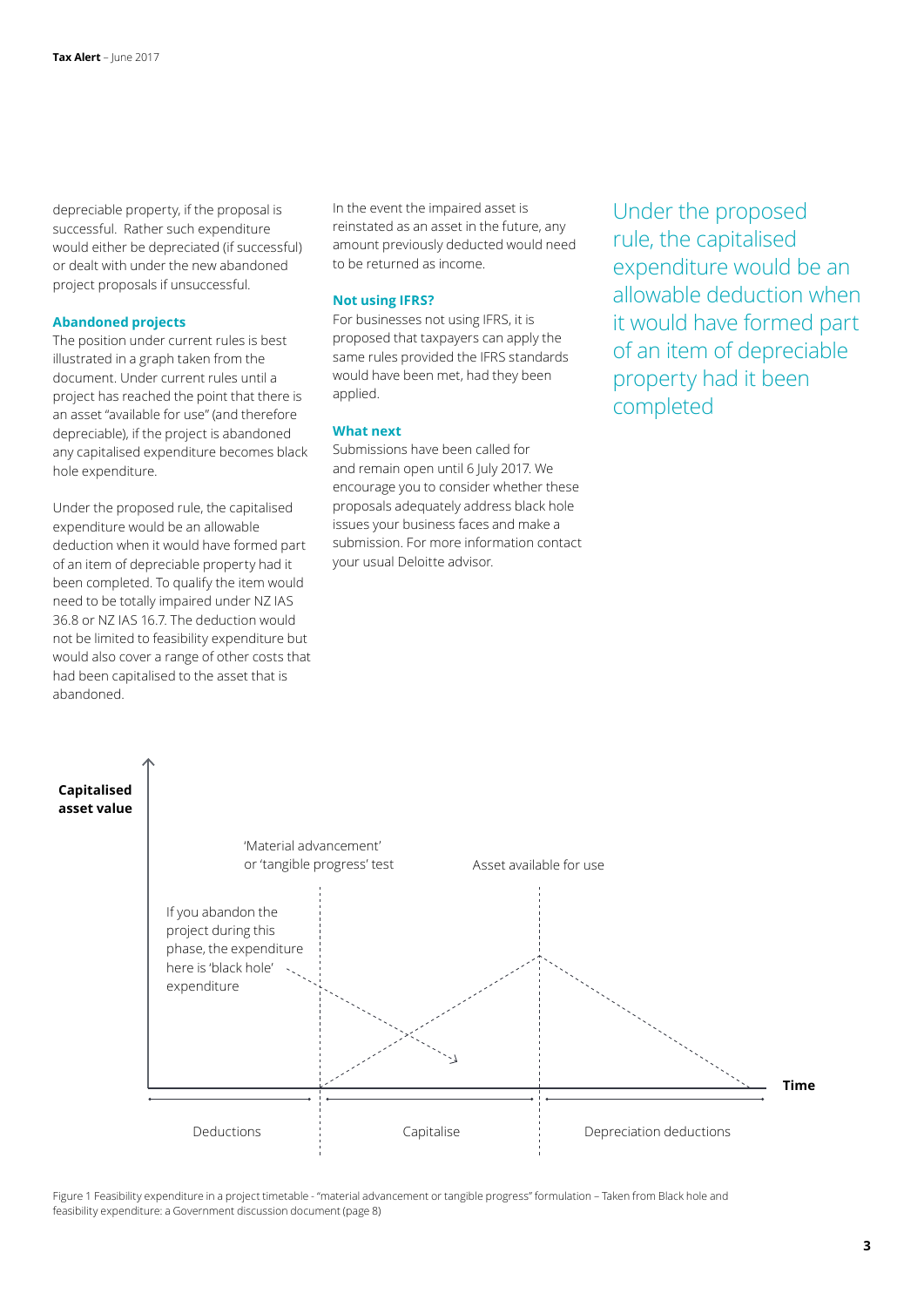## New Zealand implications of Australian debt pricing decision

### By Graeme Fotheringham and Bart de Gouw

### **Introduction**

The recent decision of the Australian Full Federal Court ("Full Court") in the Chevron case is likely to have ramifications for New Zealand entities with cross-border related party debt. Although not binding in New Zealand, the case provides one of the few insights as to how a court views the transfer pricing rules on the issue of related party debt and has been closely followed by the New Zealand Inland Revenue. New Zealand entities with both inbound and outbound cross border related party debt should consider these loans in light of the decision.

### **Case Summary**

On 21 April 2017, the Full Court rejected an appeal by the taxpayer involving a credit facility extended to Chevron Australia Holdings Pty Ltd (CAHPL) by a US resident subsidiary of CAHPL. This is the first Australian transfer pricing court case on the issue of related party loans. The case involved approximately \$340m in tax and penalties covering the 2004-08 period.

The US subsidiary had borrowed the funds (\$2.5b AUD equivalent) externally in USD at an interest rate of around 1.2%, with the benefit of a guarantee from the ultimate parent company, Chevron Corporation (CVX). The US subsidiary then on-lent the funds to CAHPL at an interest rate of 1 month AUD LIBOR + 4.14% (which equated to around 9% in the period under review). This interest rate was based on a standalone credit rating of CAHPL and a transfer pricing analysis using the actual terms and conditions of the facility.

The Australian Tax Office (ATO) issued CAHPL with transfer pricing assessments on the basis that the interest rate on the loans was considered to be in excess of an arm's length rate.

The Full Court upheld the earlier decision, of the Federal Court, that CAHPL had not shown that the interest paid under the Credit Facility agreement was equal to or less than arm's length. CAHPL therefore failed in proving that the amended assessments imposed by the Commissioner of Taxation (the Commissioner) were excessive.

#### **Key Points from the case**

The case was extremely complex involving multiple facets of tax law. However there are a number of key points from the case that have relevance to the pricing of related party debt in the New Zealand context.

### **Pricing the actual transaction vs hypothetical third party loan**

The court rejected an approach to transfer pricing which involved working out accurate pricing for the transaction which actually occurred between the related parties. Instead, it suggested an approach that substituted the actual transaction with one which reflected how a company in the taxpayer's position (i.e. the borrower) would achieve the same commercial aims in an arm's length transaction.

### **Consideration is wider than just price**

In considering what transaction the borrower would have entered into with a third party lender, the court considered not only the price (i.e. interest rate) of the transaction but also the real world commercial terms and conditions of the lending that would have applied to such a transactions. In particular, it reached



**Graeme Fotheringham Manager** Tel: +64 3 474 8696 Email: gfotheringham@deloitte.co.nz



**Bart de Gouw Director** Tel: +64 9 303 0889 Email: bdegouw@deloitte.co.nz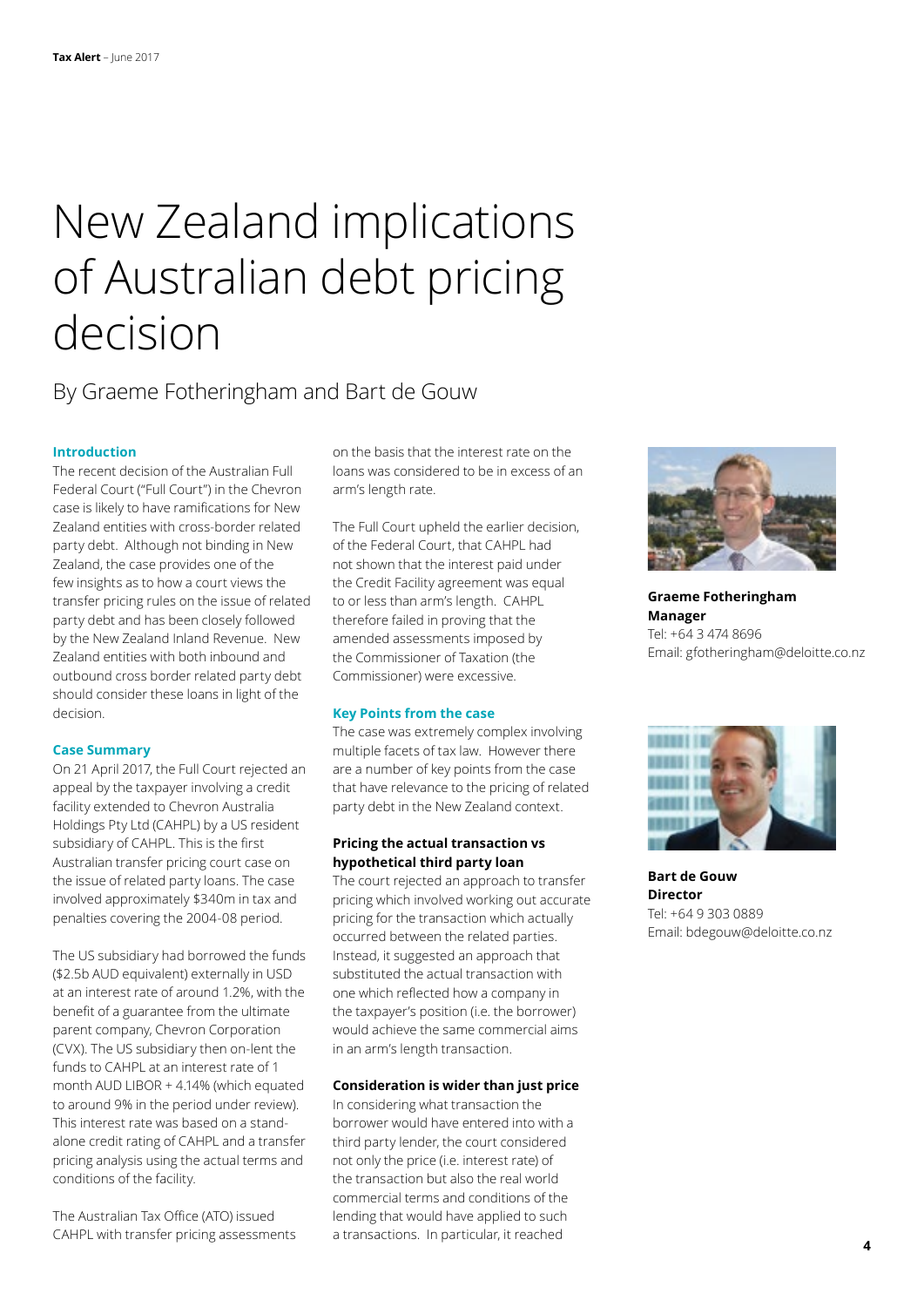the view that CAHPL, if it had been acting independently and dealing with a third party lender, would have been expected to have given security and operational and financial covenants to obtain the loan. Such provisions would have had the effect of lowering the interest rate on the borrowing.

The court therefore decided the arm's length principle is more than the simple pricing of a given transaction (given the actual terms and conditions), but rather also encompasses the question of whether an independent party, acting in its own best interests, would have entered into a transaction on those terms and conditions.

### **Parental Support**

The court also rejected Chevron's approach that when pricing the related party debt, CAHPL should be considered as standalone entity, completely separate from the wider corporate group. The court instead held that when considering the hypothetical loan CAHPL would have entered into with a third party borrower, CAHPL should also be assumed to be a subsidiary of a major multinational.

The implications of implicit and explicit parental support on the loan pricing were not discussed in any detail by the court. However, it was noted that where an explicit guarantee was provided by the parent to the subsidiary borrower, guarantee fees paid could form part of the consideration for the loan.

Therefore, when pricing related party loans post Chevron, consideration should still be given as to whether adjustments are required to reflect both implicit and explicit parental support.

Inland Revenue will also no doubt have been encouraged by the court's approach that it is not only the price of the actual transaction as documented that needs to be arm's length but also the terms and conditions of the lending arrangement

### **Burden of proof**

If the Chevron dispute had involved a New Zealand taxpayer and been heard by a court in New Zealand, the job of Inland Revenue would have been more difficult than that of the ATO. Under current New Zealand transfer pricing rules, the burden of proof in transfer pricing cases lies with the tax authorities. Under Australia law, the burden of proof lies with the taxpayer.

In the Chevron case, the onus of proof was therefore on CAHPL to prove that the assessments issued by the ATO were excessive. As such, the ATO were not obliged to argue every technical aspect of their assessments.

It is worth noting that one of the proposals in the New Zealand government's recent BEPS discussion document – *Transfer Pricing and Permanent Establishment Avoidance* – is to shift the burden of proof from the Commissioner of Inland Revenue to the taxpayer in transfer pricing cases. If such a change was to go through, this may make it easier for Inland Revenue to bring such cases to court in New Zealand in future.

### **Relevance to New Zealand BEPS Proposals**

Although the Chevron case is not binding in New Zealand, the case has been closely followed by Inland Revenue. Many of the principles from the findings of the court in Chevron have been included in the BEPS discussion drafts issued by the government in March 2017, covered in the March 2017 [Tax Alert.](https://www2.deloitte.com/nz/en/pages/tax-alerts/articles/a-trifecta-of-beps-reforms.html)

In addition to the proposed changes to the burden of proof discussed above, the government is proposing to introduce

reconstruction provisions into the New Zealand transfer pricing rules. The wording in the BEPS reconstruction proposal echoes the findings in Chevron with regard to hypothesising the "real world" commercial conditions of a third party transaction. Had the Chevron transaction involved a New Zealand taxpayer, Inland Revenue may arguably have been able to apply the New Zealand anti-avoidance rules to reconstruct the arrangement. However, introducing similar provisions into the transfer pricing rules would give Inland Revenue another weapon in their armoury to combat perceived avoidance.

Inland Revenue will also no doubt have been encouraged by the court's approach that it is not only the price of the actual transaction as documented that needs to be arm's length but also the terms and conditions of the lending arrangement. Indeed, the government is proposing to amend the New Zealand transfer pricing rules to refer to arm's length "conditions" rather than an arm's length amount of "consideration" to address this point.

The message from Chevron with regard to parental support is more mixed for Inland Revenue. The Chevron case reaffirms the arm's length principle in relation to related party debt. This contrasts with the New Zealand government's proposals to restrict interest deductions based on the parent company's external cost of debt as detailed in the BEPS discussion document – *Strengthening our interest limitation rules*.

The approach to pricing related party debt taken by the court in Chevron did not ignore the fact that the borrower was part of a wider multinational group but also did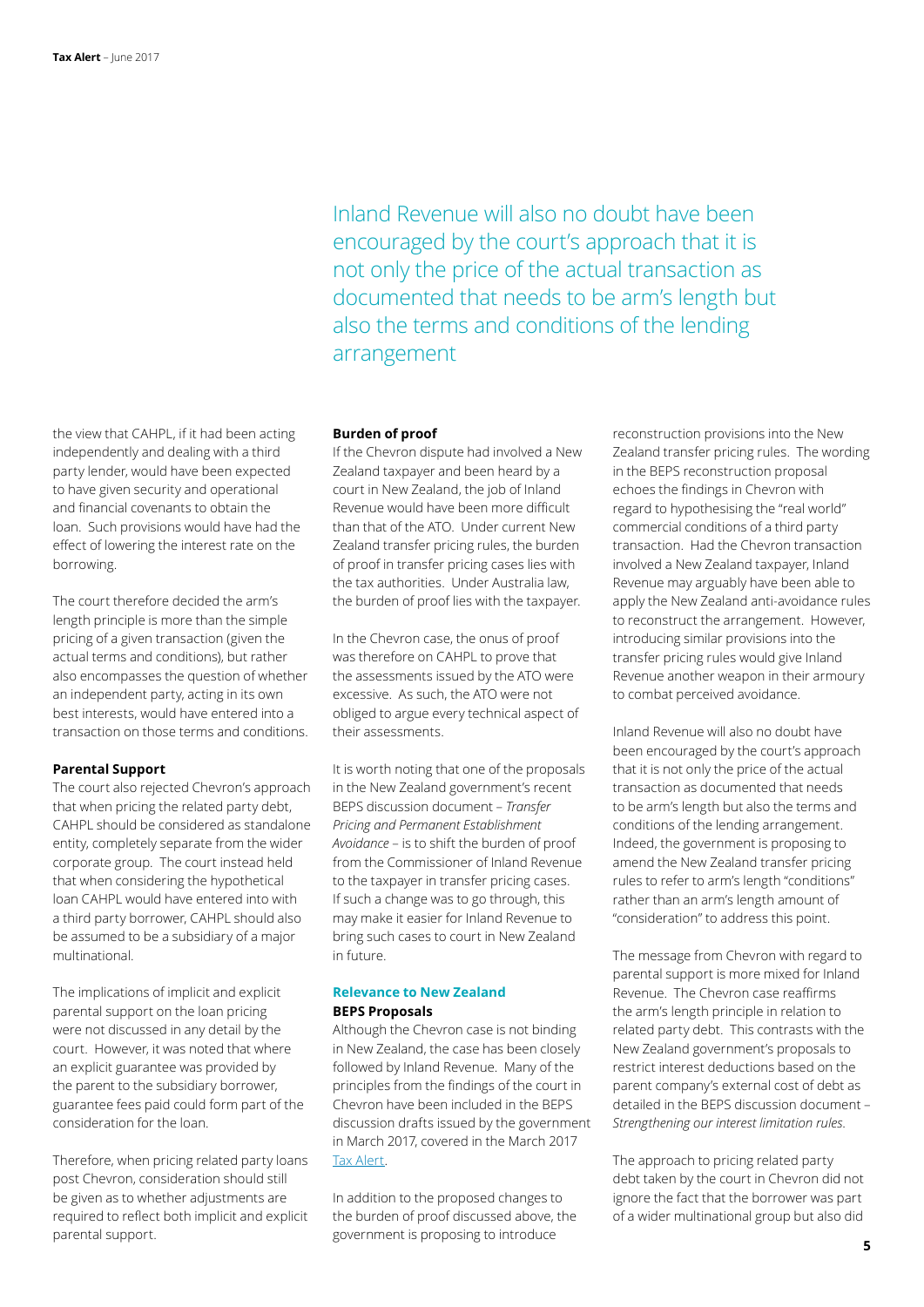

not price the debt by direct reference to the debt of the ultimate parent. Rather, it considered what transaction the borrowing entity would have entered into with an unrelated lender on the assumption that it was part of a wider multinational group.

Whilst all of the proposals in the BEPS discussion documents may not make it onto the statute book, change to the transfer pricing rules in New Zealand is coming and the Chevron case gives an indication of the likely direction of travel in relation to financing arrangements (and potentially other related party transactions).

New Zealand entities with cross-border, related party debt should consider whether their arrangements could withstand such scrutiny.

### **ATO approach**

Senior ATO leadership have described intra-group financing as the number one risk it is focused on with regard to multinational taxation.

Following the Chevron case, the ATO are proposing that Australian companies be required to risk assess all their related party cross-border finance arrangements, both inbound and outbound, and report the risk status to the tax authorities.

Given the level of trans-Tasman financing that exists, this fall out from the Chevron case could have potentially significant implications for New Zealand entities with financing arrangements into or out of Australia.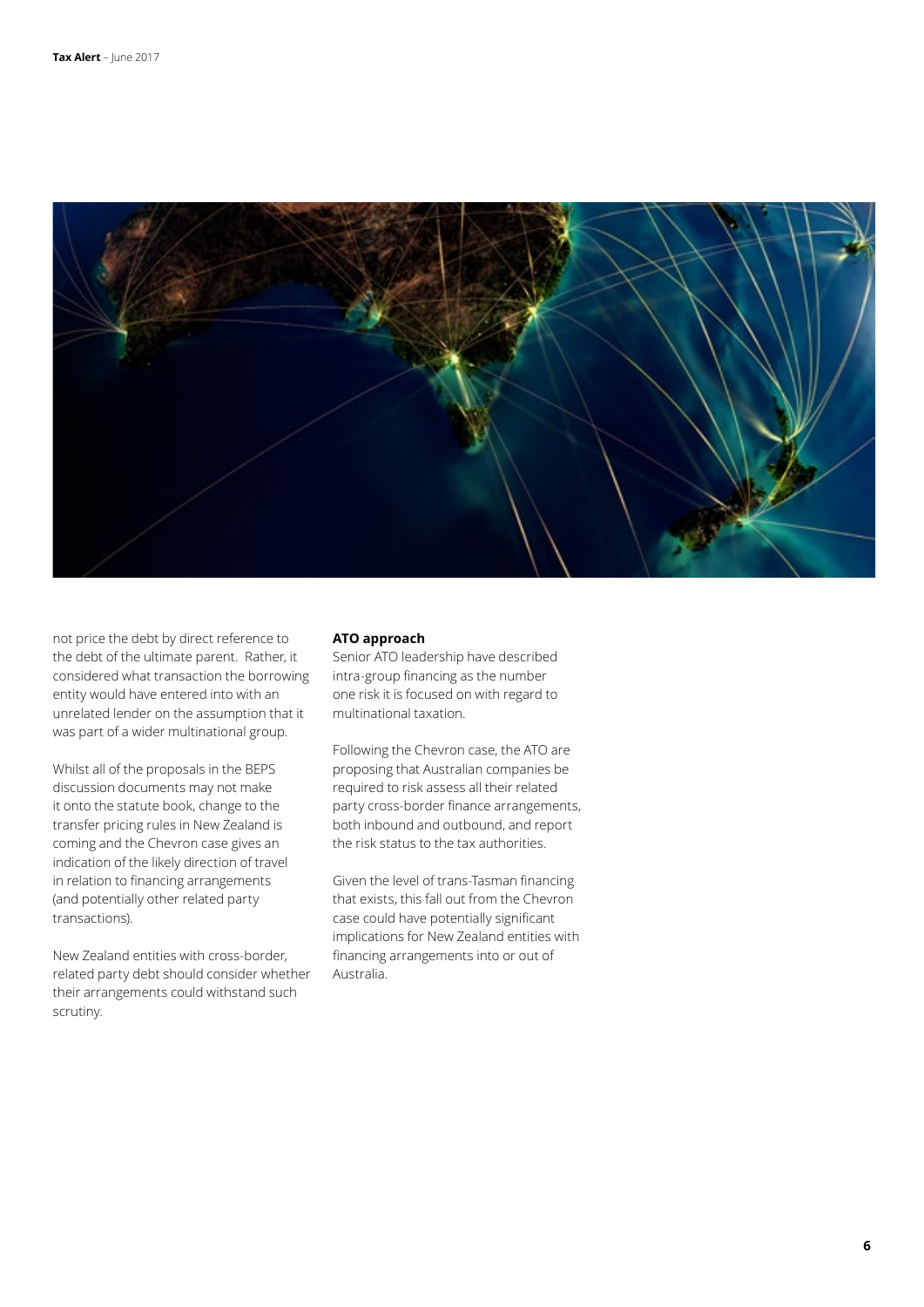## Good news: resident withholding tax compliance issues relating to dividends are now resolved for companies

### By Emma Marr and April Wong

Effective from 1 April 2017, companies can save on compliance and administration when distributing dividends to corporate shareholders. The Taxation (Annual Rates for 2016-17, Closely Held Companies, and Remedial Matters) Act 2017 (Act) has simplified the resident withholding tax (RWT) rules relating to dividends by allowing companies to opt out of paying RWT on a fully imputed dividend paid to a corporate shareholder regardless of whether they are a group company or not.

Generally, a person who makes a payment of resident passive income comprising a dividend must withhold RWT from the dividend at a RWT rate of 33%, less any imputation credits.

Companies that distribute a fully imputed dividend are obliged to pay 5% of RWT (the difference between 33% and the current corporate tax rate of 28%) to Inland Revenue by the 20th of the month following the dividend distribution, which has historically resulted in an initial overtaxation of the dividends and additional compliance for corporates. The paying company had to account for the additional RWT to Inland Revenue, and the recipient company sought a refund from Inland Revenue when RWT could not be utilised to lower their income tax liability. Further, if a company wished to pay dividends to its corporate shareholders at year-end

to clear its current accounts, it may not have had sufficient financial information to determine the level of the dividend.

To address the compliance burden faced by corporates in complying with the RWT regime, the Act allows a company to opt out of withholding RWT on a fully imputed dividend paid to another company. We commend Inland Revenue for making this rule optional, as some companies (particularly those that are widely held) would in fact incur greater compliance costs from an outright requirement not to withhold RWT on fully imputed dividends. In this particular scenario, the company would have had to establish which shareholders are corporates and those that are not, and differentiate between these two groups within their systems. We suggest contacting your Deloitte adviser to find out whether opting into these new rules could save you compliance time and costs.



**Emma Marr Associate Director** Tel: +64 4 470 3786 Email: emarr@deloitte.co.nz



**April Wong Consultant** Tel: +64 9 303 0986 Email: apwong@deloitte.co.nz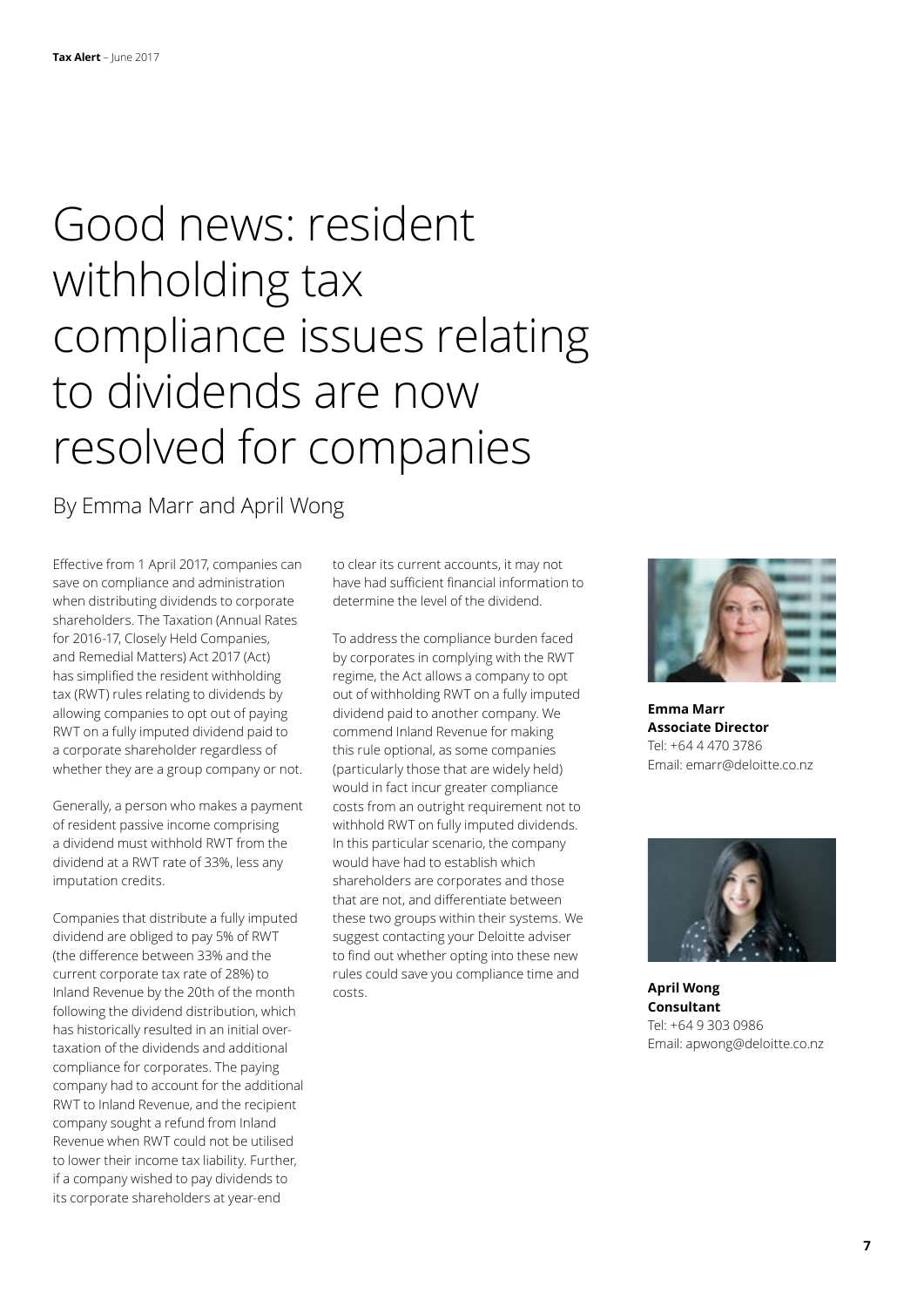## Business Transformation – where are we now?

### By Emma Marr and April Wong

Over two years ago, the Government started consulting on a new tax system. Stage 1 went live in February 2017, so with Stage 2 currently underway, we check in on the road to Inland Revenue's Business Transformation.

Planned as a four-stage, multi-year program, Business Transformation intends to make it quicker and easier to comply with tax obligations - to pay the right amount tax on time, every time. So far, Inland Revenue has made visible progress, with taxpayers starting to see greater adoption of digital technology in completing tax returns and interacting with Inland Revenue.

The four-stage program stretches to 2021, meaning we have a long wait to see whether New Zealand will truly have a modernised and less burdensome tax system at the end of it. Although one of the goals is to reduce compliance costs, we have seen signs that some parts of the taxpaying community will have increased compliance costs. It remains to be seen whether this will be balanced by other efficiencies.

We recap below the progress to date and look ahead to the next steps.

### **Stage I: Online tax administration**

### **1. GST Returns**

The first and very welcome step was to fully digitise GST returns. Effective from 7 February 2017, GST-registered persons have been able to choose to submit their GST returns to Inland Revenue directly from their accounting software, rather than filing a GST return as a separate process. This also includes the ability to voluntarily attach accompanying documents or correspondence to a GST return, and enhanced payment solutions to make it easier for registered persons to pay GST. GST refunds can also be made by direct credit to a customer's bank account.

Since GST services have gone live on Inland Revenue's website, more than 37,000 people have taken up the new direct debit option, and around 1,500 people have set up payment plans online. People have also attached over 450 documents online to save on postage costs. Modernising GST administration is a welcome change, given

that there are currently approximately 630,000 GST-registered persons and businesses in New Zealand.

### **2. IRD number registration**

It is now possible for migrants on resident, work, student or Australian visas coming into New Zealand to register for IRD numbers online. The service is also available for entities, such as companies, clubs, trusts, and societies, and facilitates information sharing between Inland Revenue and Immigration New Zealand (INZ) which allows INZ to verify an applicant's identity online and in real time. Previously it took up to 24 days just to receive an IRD number with a paper application. With this new online registration service, online applicants are receiving their IRD numbers by SMS message or email within 1 – 2 days. As at 12 April 2017, Inland Revenue recorded a total of 5,131 new migrants who utilised the new online registration system.

The Taxation (Annual Rates for 2017-18, Employment and Investment Income, and Remedial Matters) Bill (Bill) released mid-April also proposes to slightly relax the

**2016–2017 Stage 1** Enable secure digital services

**2017–2019 Stage 2** Streamline tax

**2018–2020 Stage 3** Streamline social policy

**2019–2021 Stage 4** Complete the future revenue system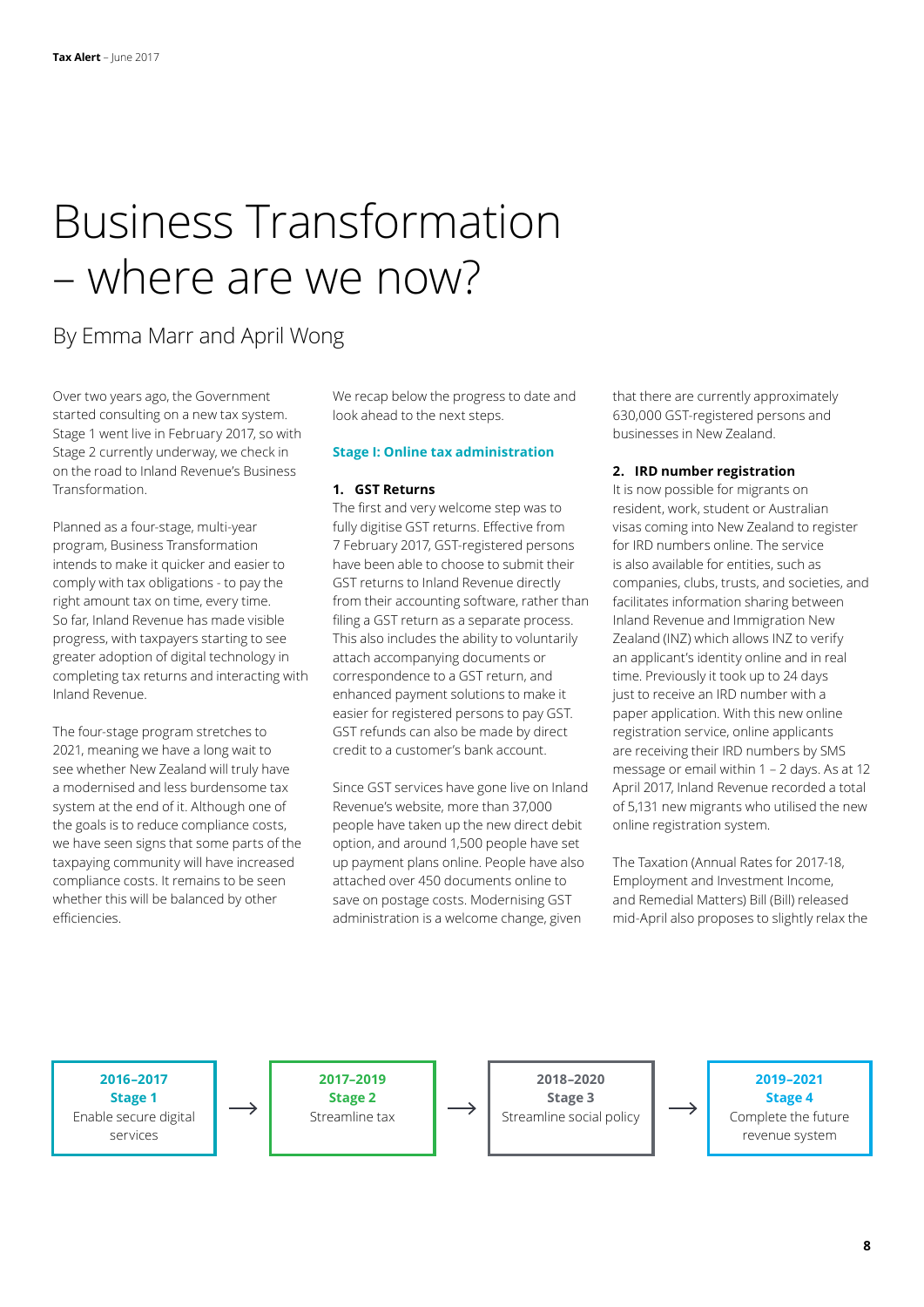current requirement for an offshore person to have a New Zealand bank account before they can have an IRD number. If enacted, the Commissioner will have discretion to issue IRD numbers if she is satisfied as to the identity of the offshore person. Deloitte welcomes this amendment.

### **3. Other enactments to date**

Businesses will also be delighted to know that Inland Revenue now accepts mobile phone calls to all of its 0800 numbers. Customers will also be able to use Inland Revenue's call-back system to get a call on their mobile phone at times when the contact centre is busy, which is good news for those that have an urgent matter or dislike being put on hold.

New use of money interest rules for provisional taxpayers have also taken effect from 1 April 2017 for taxpayers paying provisional tax for the 2018 income year (refer to our March Alert article for more information on the new rules). The Taxation (Business Tax, Exchange of Information, and Remedial Matters) Act 2017 (BT Act) increased and expanded the safe harbour threshold for UOMI for provisional taxpayers. The BT Act also introduced a new method of calculating provisional tax, "Accounting Income Method" (AIM), which is based on accounting income as calculated by accounting software.

Under the BT Act, employers are also required to report share benefits under an employee share scheme in the PAYE system. Employers now have the ability to withhold PAYE on such benefits at the employer's option (refer to our April Alert article for more information).

Effective 21 February, new international rules for data collection and reporting, known as the "Common Reporting Standard" (CRS) were also enacted into New Zealand law. CRS obligations will commence from 1 July 2017. Inland Revenue will be publishing its initial list of reportable jurisdictions – those with which New Zealand has agreed to exchange information with – by the end of this month. This is designed to counter offshore tax evasion by requiring financial institutions to undertake due diligence to

identify offshore accounts and to report information on those accounts to Inland Revenue.

### **Stage 2 – the future of BT**

The Bill proposes to streamline PAYE processes and reduce compliance costs. However, the new proposals also change the way investment income information is gathered which could potentially have the opposite effect.

### **1. PAYE administration**

The Bill proposes to change PAYE to streamline some processes and eliminate others, consistent with Stage 2 of the Business Transformation program. Broadly, PAYE will shift to a semi-automated process similar to the GST processes implemented at Stage 1. The following changes include:

- **•** Employers and payroll intermediaries will no longer be required to file an employer monthly schedule. Instead, they will file PAYE information on a payday basis from 1 April 2019.
- **•** Employers using payroll software will be able to file their information directly from their payroll system.
- **•** Employers will not be required to use payroll software but will have to file their PAYE information on a payday basis.
- **•** The threshold for electronic filing of PAYE information will reduce from \$100,000 a year of PAYE and Employer Superannuation Contribution Tax (ESCT) deductions to \$50,000 a year so smaller employers will still be able to file their PAYE information on paper if they choose to do so.
- **•** The Government is no longer proposing to change the dates by which PAYE and related deductions have to be paid to Inland Revenue. However, employers will be able to make these payments on payday if they so choose.
- **•** To improve the workability of the rules, minor changes will be made from 1 April 2018 to the PAYE rules for holiday pay paid in advance and to align when rate changes come into effect.



**Emma Marr Associate Director** Tel: +64 4 470 3786 Email: emarr@deloitte.co.nz



**April Wong Consultant** Tel: +64 9 303 0986 Email: apwong@deloitte.co.nz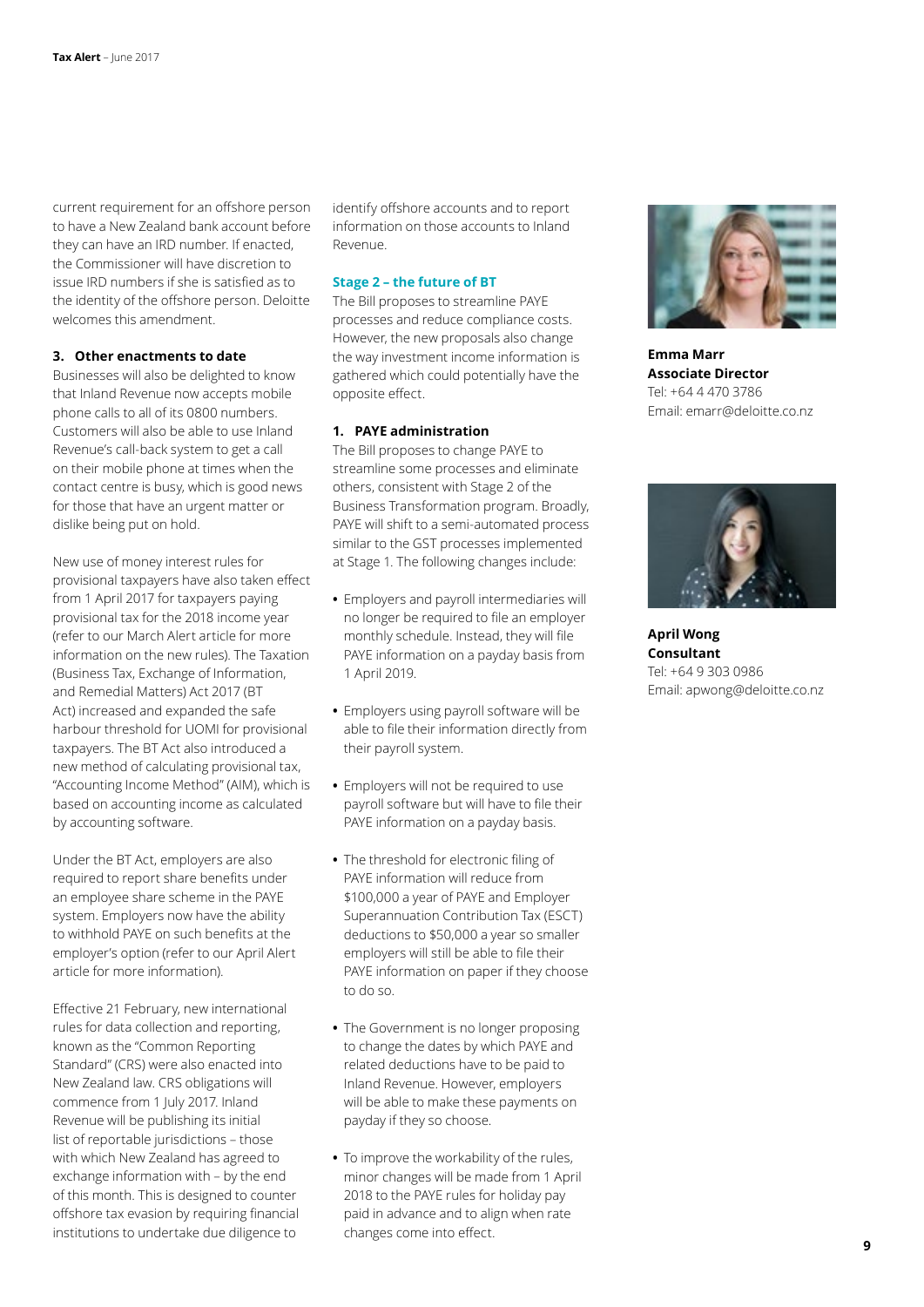

**•** The payroll subsidy, which subsidises employers to outsource their PAYE obligations to listed payroll intermediaries, will cease from 1 April 2018.

We are pleased to see that these changes are consistent with the goals of the BT program. The measures will also ensure that Inland Revenue has the latest and most accurate information relating to employees, which is key in Inland Revenue's goal for transforming the administration of individual taxation. While small businesses save on compliance costs, it is unclear whether or not the mandatory aligning of PAYE payments with payday could place pressure on the cash flows of smaller businesses.

### **2. Investment Income information**

As reported in our April and May Tax Alerts, the new rules proposed in the Bill impose a requirement for more comprehensive and more frequent reporting of taxpayers' investment income, which will allow Inland Revenue to pre-populate individual's tax returns with dividend and interest information, and to monitor and adjust social policy entitlements or tax rates during the year. This will create a greater administrative and compliance burden for payers of investment income. It is important that payers of investment income consider what changes may be needed to their systems and processes so that they are ready to act once the rules are finalised. Most of the proposed changes will come into force on 1 April 2020, although some rules apply earlier.

The four-stage program stretches to 2021, meaning we have a long wait to see whether New Zealand will truly have a modernised and less burdensome tax system at the end of it. Although one of the goals is to reduce compliance costs, we have seen signs that some parts of the taxpaying community will have increased compliance costs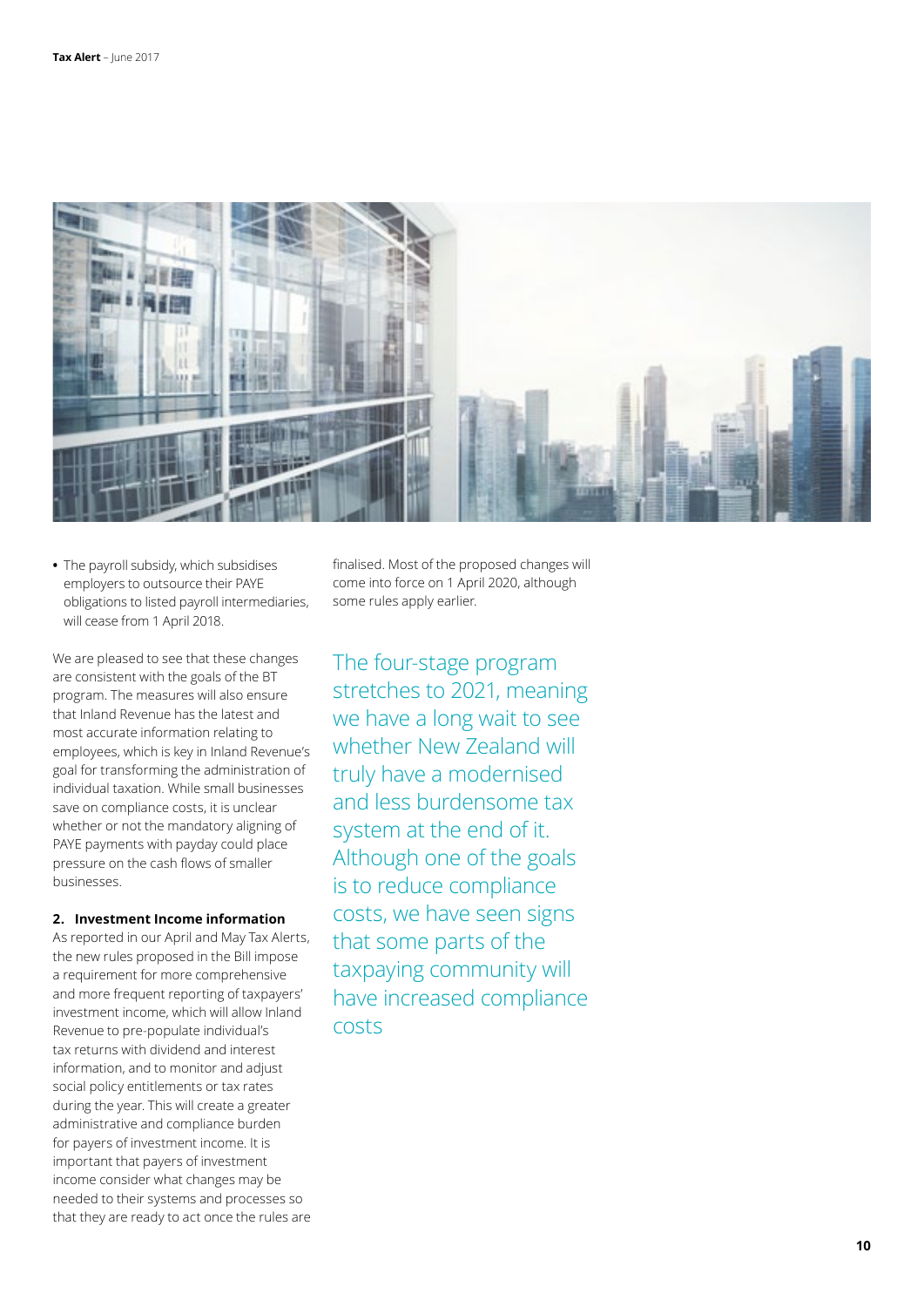## GST best practice: a timely reminder

By Robyn Walker and Eddy Carter



GST continues to be a key target on Inland Revenue's radar. This is unsurprising given the heavy reliance on GST for the Government's total tax take and the frequency of GST errors that arise. Given the frequency of GST return filing, there can be minimal time to identify GST errors or resolve any contentious GST issues prior to taking a tax position. Contrast this to a tax return, where taxpayers have up to 18 months after year end to fully consider any contentious issues and identify errors.

A recent trend that we have identified is that as part of Inland Revenue's routine risk reviews, Inland Revenue is reviewing GST reconciliations and GST policy and procedure manuals.

These requests from Inland Revenue serve as a timely reminder that indirect taxes should be proactively managed, as by adopting best practice principles organisations can be well placed to avoid any unexpected GST costs and time consuming audit activity.

### **What is GST best practice?**

In the context of tax governance, best practice is to have in place tax policies and procedures that mitigate the risk of an incorrect tax position being taken. Each organisation is unique, and the policies and procedures that govern the GST return filing process should reflect that. At a minimum, GST best practice would include the following:

### **Documented GST policies and procedures**

A robust GST policy/procedure manual should clearly set out the GST treatment of specific transactions, the return preparation and filing procedures, when issues should be escalated and the process for when errors are identified. This document should be made widely available within the organisation with appropriate training. Crucially, this should be a 'living' document that is regularly reviewed and updated as laws and business processes change.



**Robyn Walker National Technical Director** Tel: +64 4 470 3615 Email: robwalker@deloitte.co.nz



**Eddy Carter Manager** Tel: +64 4 831 2483 Email: ecarter@deloitte.co.nz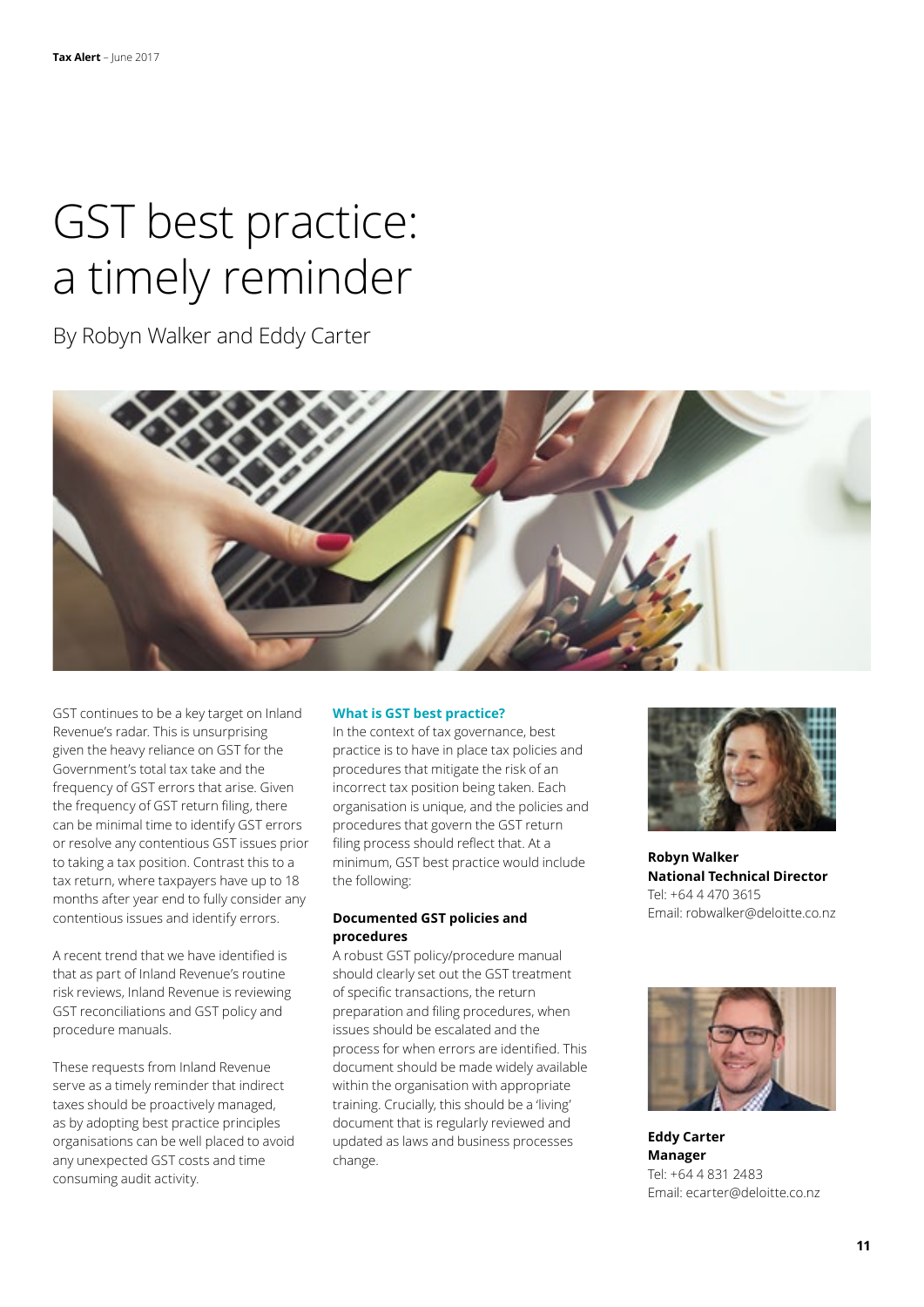If a business has many people responsible for preparing invoices there should be clear guidance available on when GST should or shouldn't be charged on a sale. Likewise, if many staff members are able to process expenses (such as by putting through expense claims) it is important they understand what constitutes a valid tax invoice for claiming input tax.

The GST filing procedures should ensure the GST return has a sufficient level of reviews prior to filing with Inland Revenue. The review should also include a 'sense check' of the return to avoid making basic errors. This should be done by someone who is close to the return preparation process, but independent from the return preparer.

### **GST reconciliations**

Broadly, a GST reconciliation reconciles the financial accounts to the GST returns filed. These should be periodically completed each GST return or, at a minimum, annually. The benefits of completing these reconciliations at each GST return is that any variances provide an opportunity to find any errors prior to filing the GST return.

As a general guide, to complete a GST reconciliation you should compare your GST output tax to the level of income earned in the period, plus asset sales. You should compare your input tax amount to expenses incurred, excluding expenses with no GST (e.g. interest, depreciation, salary and wages) and add asset purchases.

Fully reconciling the two amounts may be near impossible for larger and more complex organisations. However, an acceptable level of variance between the two sets of data should be considered in the wider context of the organisations materiality thresholds.

### **Periodic GST reviews**

GST reviews should be incorporated as part of an organisation's tax governance framework. A review can be an effective way of picking up errors that may have crept into the system. Inland Revenue have stated that if a taxpayer provides them with the outcomes of an independently

completed GST review they may cancel or significantly 'scale-back' a proposed audit or risk review.

Data analytics should be considered as part of a review as these tests can be an effective way to robustly test GST compliance over large numbers of transactions. Data analytics can also test the health of a business's GST processes, such as determining whether input tax credits are being claimed later than they should be. Outside of GST they can also be useful for fraud and other internal audit purposes.

With the arrival of Business Transformation within Inland Revenue, it is inevitable that GST audits will change. Expect Inland Revenue to embrace technology more effectively as part of their risk review and audit processes to collect and analyse more data – unfortunately they won't be looking for areas where GST has been overpaid.

Inland Revenue regularly assesses organisation's risk of non-compliance. The absence of any of the above checks and reconciliations can be a red flag and these checks and reconciliations should be adopted by any organisation that takes their tax obligations seriously.

### **Other important GST considerations**

Organisations should protect themselves from other GST risks, such as:

- **• The GST implications of contractual agreements** should always be carefully considered. A 'belts and braces' approach should be taken to include additional clauses, which can ensure the risk of an incorrect GST treatment is not borne by your organisation. Poorly drafted agreements may result in scenarios where a supply is subject to GST with no contractual entitlement to recover this from the purchaser, or a denied input tax credit with no ability to recover this cost from the supplier.
- **• Foreign GST/VAT registration obligations** where supplies of goods or services are being consumed outside of New Zealand. The global indirect tax

landscape is continually evolving at a rapid rate, with Governments around the world becoming increasingly more reliant on indirect taxes as a source of tax revenue. Often where goods or services are being consumed in a foreign jurisdiction, a GST/VAT obligation in that country may exist – even when the supplier has no physical presence. Non-compliance can result in a significant financial cost and reputational damage.

### **• The cost of foreign indirect taxes**

which are often not fully considered on international projects. In an increasingly global and mobile workforce, employees will often incur costs with foreign GST/ VAT charged on international business travel. Assuming this has been charged correctly, there are often mechanisms for businesses to recover this GST/VAT.

Please contact your usual Deloitte advisor should you wish to discuss the above in more detail.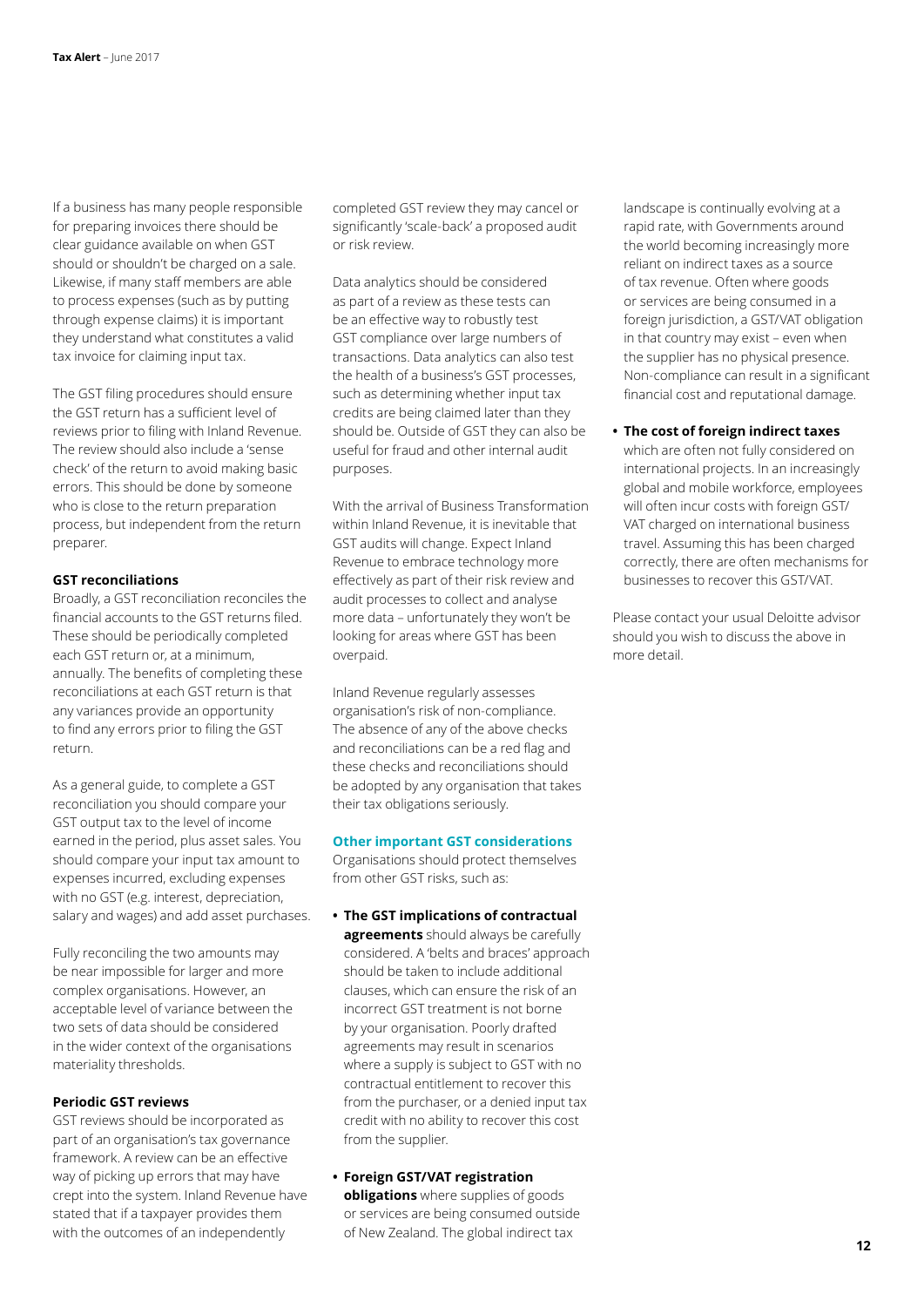## Mileage rate released by Commissioner of Inland Revenue

### By Veronica Harley and April Wong

On 15 May 2017, the Commissioner of Inland Revenue released the results of her [review](http://www.ird.govt.nz/technical-tax/op-statements/os-review-mileage-rate-2017.html) of the mileage rates for expenditure incurred for the business use of a motor vehicle. The review resulted in an upward adjustment of the mileage rate from 72 cents in 2016 to 73 cents for the year ended 31 March 2017 for petrol and diesel vehicles. The new rate applies for persons whose business travel is 5,000 km or less in an income year.

This year, separate rates have been introduced for hybrid and electric vehicles of 73 cents per km and 81 cents per km respectively. However, the mileage rate still does not apply in respect of motorcycles.

The Commissioner is required to set a mileage rate for persons whose business travel is 5,000 km or less in an income year. The mileage rate is set retrospectively for persons required to file a return for business income, so that the rate reflects the average motor vehicle operating costs for an income year. Those persons who meet the criteria have a choice of using the mileage rate method or they may use actual costs if they consider that the Commissioner's mileage rate does not reflect their true costs. Taxpayers that choose to use actual costs are required to keep records to support any expenditure claimed.

Employers may also use the new mileage rate as a reasonable estimate of costs when they reimburse employees for the use of their private vehicle for business related travel for the 2018 year, i.e., post 1 April 2017. Employers are still permitted to use an alternative estimate to reimburse their employees if they so wish, so long as the estimate is based off reputable sources, such as the New Zealand Automobile Association Incorporated. The Commissioner advises that she does not propose to amend the returns for taxpayers who have already filed their 2017 returns using the previous mileage rate of 72 cents.

Effective from the 2018 income year, a draft replacement Operational Statement will be released for consultation at some future stage due to recent changes to the legislation made by the recently enacted Taxation (Business Tax, Exchange of Information, and Remedial Matters) Act 2017. With effect from the 2018 income year, the 5,000 kilometre limit is removed and replaced with the "kilometre rate method", which will allow a taxpayer to deduct a fixed amount per kilometre travelled for business purposes based on a set of tiered rates published by the Commissioner.



**Veronica Harley Associate Director** Tel: +64 9 303 0968 Email: vharley@deloitte.co.nz



**April Wong Consultant** Tel: +64 9 303 0986 Email: apwong@deloitte.co.nz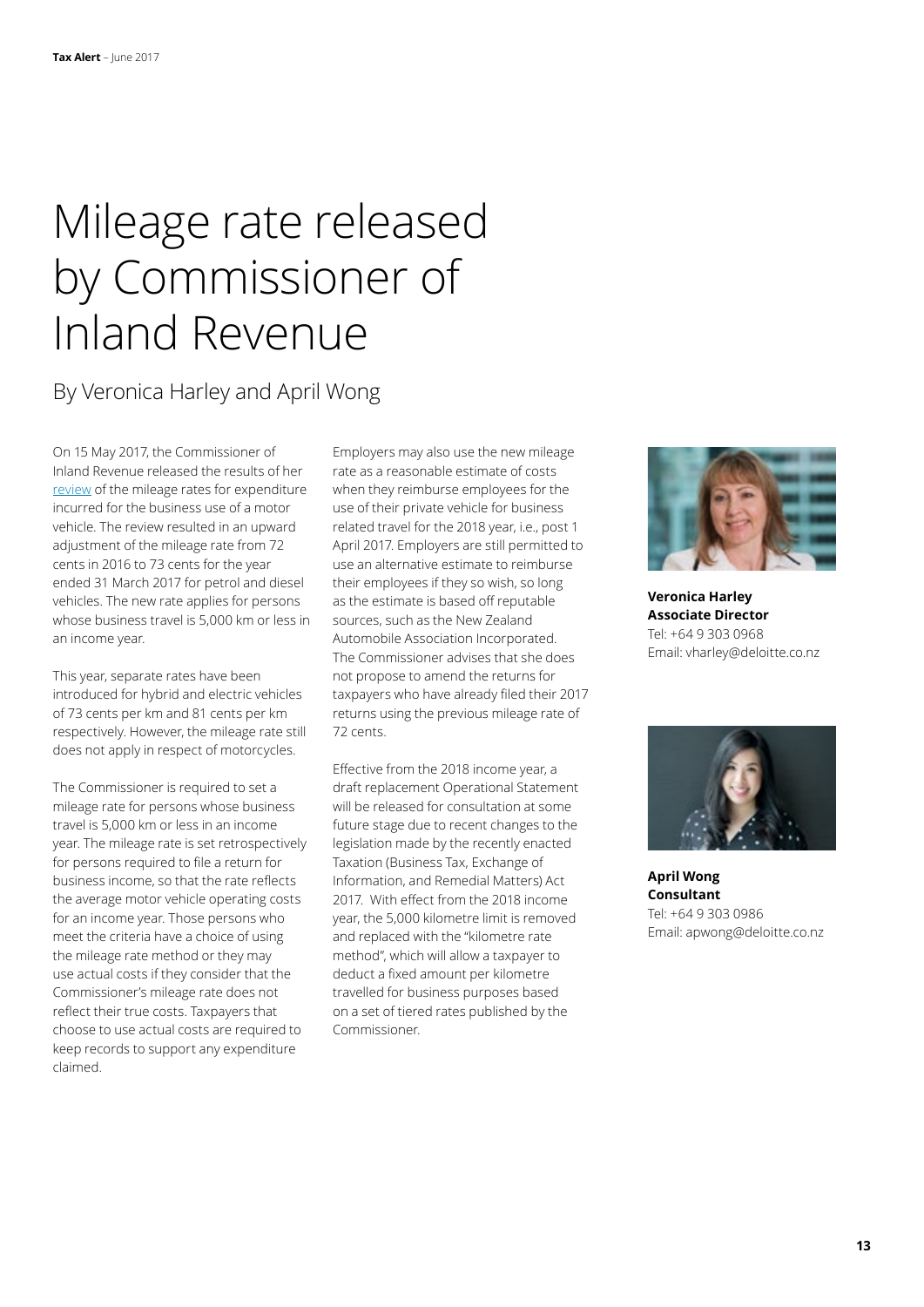## A snapshot of recent developments



#### **BEPS Multilateral Instrument signed**

On 8 June 2017, the Minister of Revenue Judith Collins signed OECD's [Multilateral](http://www.oecd.org/tax/treaties/multilateral-convention-to-implement-tax-treaty-related-measures-to-prevent-BEPS.pdf)  [Convention to Implement Tax Treaty](http://www.oecd.org/tax/treaties/multilateral-convention-to-implement-tax-treaty-related-measures-to-prevent-BEPS.pdf)  [Related Measures to Prevent Base](http://www.oecd.org/tax/treaties/multilateral-convention-to-implement-tax-treaty-related-measures-to-prevent-BEPS.pdf)  [Erosion and Profit Shifting](http://www.oecd.org/tax/treaties/multilateral-convention-to-implement-tax-treaty-related-measures-to-prevent-BEPS.pdf) (MLI) alongside Ministers and high-level officials from 68 other countries and jurisdictions. The MLI gives signatories the ability to update a worldwide network of several thousand existing double tax treaties to adopt recommendations from the OECD's BEPS Action plan, which would include articles on permanent establishment avoidance, treaty abuse, dispute resolution and hybrid mismatches.

The extent to which the MLI is incorporated in New Zealand will turn on the final positions of both New Zealand and our contracting treaty partners. The Minister has indicated that it is likely that New Zealand's treaties will begin to be modified from 2019. New Zealand's position on which tax treaties are covered and which provisions from the MLI are adopted is detailed in the [officials' issues paper](http://taxpolicy.ird.govt.nz/publications/2017-ip-beps-mli-nz/overview) released in March earlier this year, as reported in our March Tax Alert.

### **Budget 2017**

On 25 May 2017, the New Zealand Budget was delivered by Minister of Finance Steven Joyce. Shortly after, Deloitte published its annual comprehensive Budget summary and analysis. In this [report,](https://www2.deloitte.com/nz/en/pages/2017-government-budget/articles/2017-new-zealand-budget.html) Deloitte's team of experts analysed this year's major announcements and their likely impact on business, health, transport, household resilience and the wider economy. Key tax takeaways of the Budget include increasing the lower two income tax rate thresholds for individuals, tax relief for families, and proposals to claw back the negative consequences for businesses from the Supreme Court decision in Trustpower (refer to the article in this issue on feasibility expenditure). There were no business tax changes announced in Budget 2017.

Following Budget announcements, the Taxation (Budget Measures: Family Incomes Package) Bill was also introduced on 25 May 2017, and received royal assent on 29 May 2017. The Budget Bill makes consequential changes to the individual provisional tax rates for the 2018-19, and 2019-20 tax years, by lowering the standard uplift method of 105% to 100% (5% uplift to 0% uplift), and 110% to 105% (10% uplift to 5% uplift).

### **Taxation of employee share schemes: start-up companies**

On 30 May 2017, the Government released an [officials' issues paper](https://taxpolicy.ird.govt.nz/sites/default/files/2017-ip-ess-start-up.pdf) proposing a new deferral scheme for start-up companies offering employee share schemes. Broadly, the deferral rules ensure that employee share scheme benefits are taxed in a similar way to equivalent cash remuneration, and prevent benefits equivalent to share options being provided tax free.

### **Elect to file your FBT returns annually by 30 June**

Small employers have the option of filing FBT returns annually. From 1 April 2017, the annual filing threshold increased for employers whose gross PAYE and ESCT contributions do not exceed \$1 million. Businesses that wish to file their FBT returns annually must elect to do so by the end of the first quarter, i.e., 30 June.

### **Minimum financial reporting requirements for foreign trusts – officials' issues paper released for public consultation**

Officials have released an issues paper on the minimum financial reporting requirements for foreign trusts. The paper sets out the proposed requirements for the preparation of financial statements for foreign trusts following the recently enacted amendments to the foreign trust disclosure rules. To obtain a copy of the issues paper please email [policy.webmaster@ird.govt.nz.](mailto:policy.webmaster@ird.govt.nz)

### **Inland Revenue releases draft Interpretation Statement: Income tax – Taxation of trusts**

On 3 May 2017, Inland Revenue released draft interpretation statement, [PUB00261:](http://www.ird.govt.nz/resources/0/9/09ed8155-9c68-4cde-ad5c-1c2af0f81041/PUB00261.pdf)  [Income Tax – Taxation of trusts](http://www.ird.govt.nz/resources/0/9/09ed8155-9c68-4cde-ad5c-1c2af0f81041/PUB00261.pdf) (draft IS) for consultation. This draft IS is an updated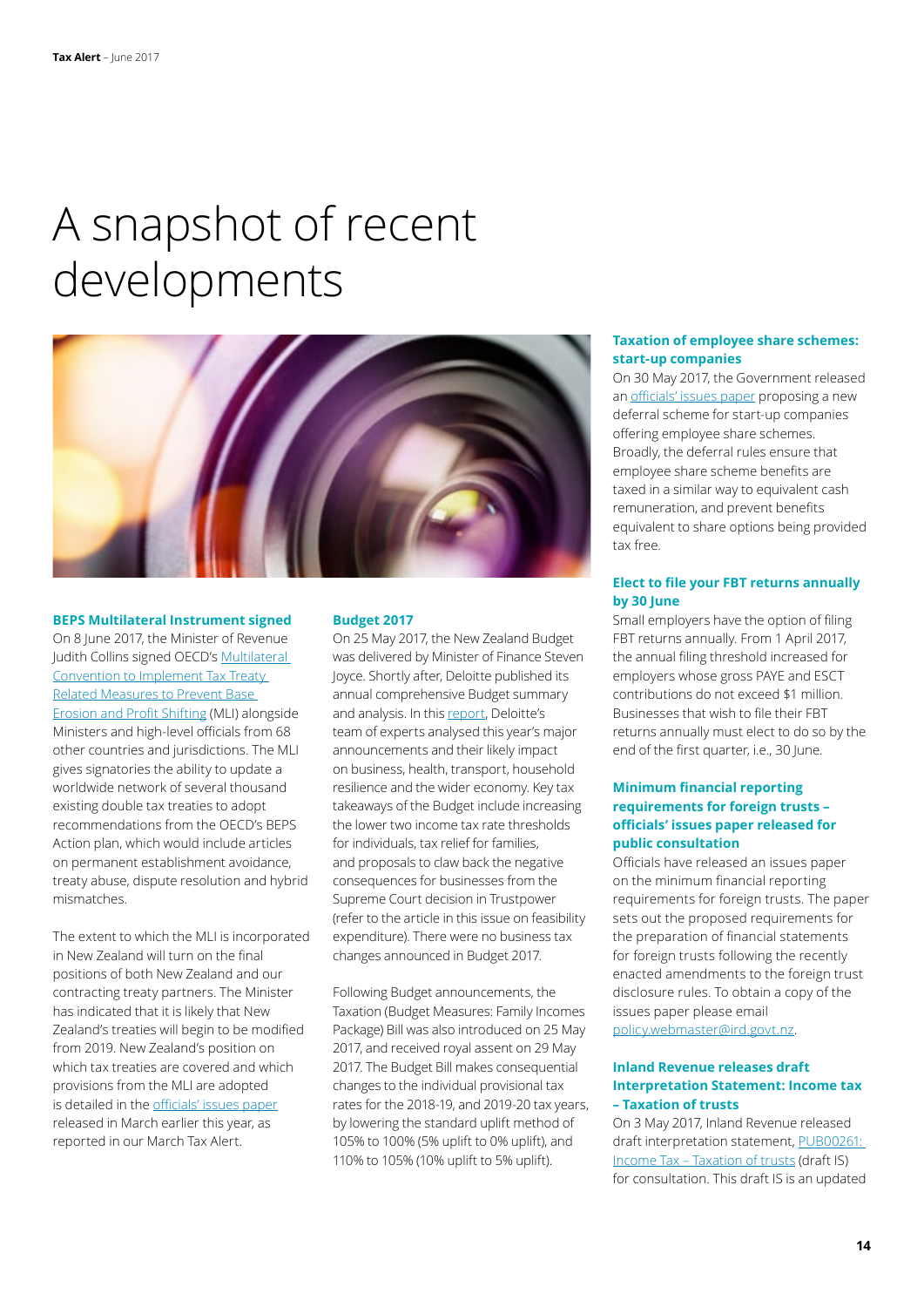

summary of the law as it applies to the trust regime. The item does not consider the foreign tax credit regime as it applies to trusts, the application of double tax agreements, or the application of tax avoidance. The deadline for comment is 27 June 2017.

### **Inland Revenue releases draft QWBA: Goods and services tax – whether a racing syndicate can be a registered person**

On 26 May 2017, Inland Revenue released a draft Question We've Been Asked [PUB00280: Goods and services tax –](http://www.ird.govt.nz/resources/1/1/11d59557-a9fd-412b-9b5f-2f6d17eeb8c6/QB17004.pdf)  whether a racing syndicate can be a [registered person](http://www.ird.govt.nz/resources/1/1/11d59557-a9fd-412b-9b5f-2f6d17eeb8c6/QB17004.pdf) (QB 17/04). The item considers whether a racing syndicate, whose activities are limited to the ownership (or leasing) of one or more horses for racing, can be registered for GST. In particular, QB 17/04 considers when the activities of a horse racing syndicate will be excluded from the "taxable activity" definition because they are being carried on as a "private recreational pursuit or hobby". The Commissioner has released an operational statement to note that taxpayers not carrying on a taxable activity must cancel their registration with a deregistration date on or before 30 June 2017.

### **Special Determination S53 released**

On 4 May 2017, Inland Revenue released [Special Determination S53: Application](http://www.ird.govt.nz/technical-tax/determinations/accrual/det-s53-app-of-financial-arrangments.html)  [of the financial arrangement rules to a](http://www.ird.govt.nz/technical-tax/determinations/accrual/det-s53-app-of-financial-arrangments.html) 

[public-private partnership agreement](http://www.ird.govt.nz/technical-tax/determinations/accrual/det-s53-app-of-financial-arrangments.html). This determination relates to an arrangement involving the finance, design, construction and on-going provision of operational services in respect of the facilities by a limited partnership under a public–private partnership agreement with the Crown.

#### **Managing GST online**

Taxpayers can now file GST returns, pay GST, and review their GST accounts online via myIR. Taxpayers can also receive GST letters and messages and customise how they receive notifications relating to their GST obligations. Tax agents may also access myIR on behalf of their client.

### **GST non-resident business claimants: change to the registration criteria**

A non-resident business can register for GST and have their registration backdated to 1 April 2014 if they do not make nor intend to make taxable supplies in New Zealand and are not, and do not intend on becoming, a member of a group of companies making taxable supplies in New Zealand. A non-resident business may also register where the only GST they incur is an amount paid to the New Zealand Customs Service.

### **Australian Federal Budget 2017-18**

Deloitte Australia has published a report on the Australian Federal Budget for 2017-18. The [report](https://www2.deloitte.com/au/en/pages/federal-budget/articles/federal-budget-2017-18.html) includes summaries of the key tax measures announced in the Budget,

including a major bank levy and measures targeted at housing affordability. The Budget also reaffirms the Government's commitment to reduce the corporate tax rate to 25% by 2026-27 for businesses with a turnover of less than AUD 50 million. There were no major developments in the area of multinational tax, apart from a retrospective amendment to the multinational anti-avoidance law with effect from 1 January 2016 and the tightening of the foreign resident capital gains tax rules.

### **Labour Party policy announcement**

The Labour Party has announced its policy to fix the housing crisis, and intends to "create a level playing field for families" by removing ring-fence losses on rental properties so that they can no longer be used to offset against other income, increase the bright-line test to five years in order to target speculators who buy houses with the aim of making a quick capital gain, and ban foreign speculators from buying existing New Zealand homes.

#### **Act Party policy announcement**

The Act Party has proposed to reduce tax thresholds and cut the corporate tax rate to 25%. Individual income tax thresholds will be adjusted for inflation as follows: anyone who earns up to \$14,000 a year would pay 10% tax instead of 10.5%, and a person earning between \$14,001 and \$48,000 would be taxed at 15% instead of 17.5%. Anything above the \$48,001